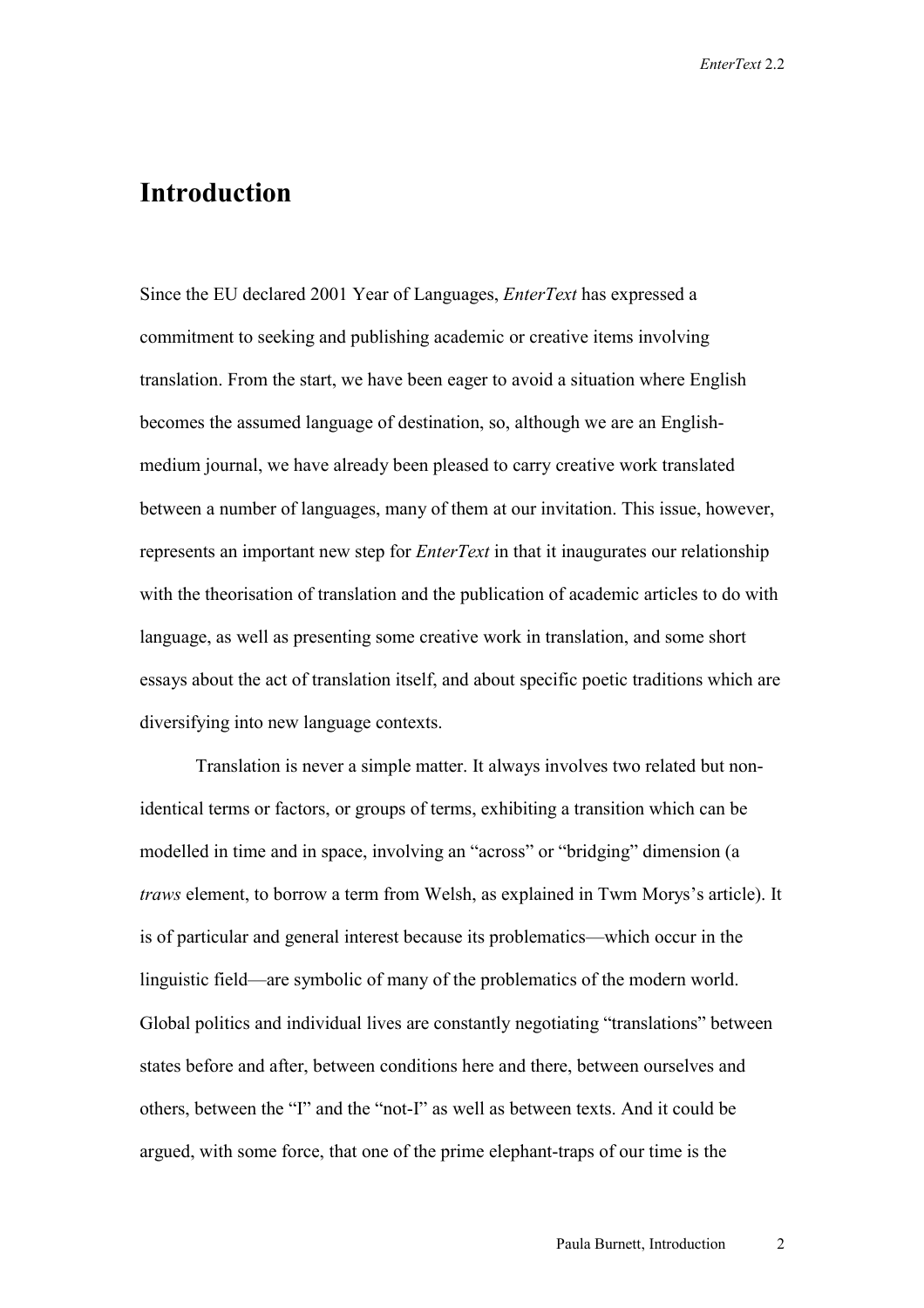assumption of equivalence where none really exists. Acts of translation—in the conventional sense of the conversion of a text in one language to one with similar meaning in another—are always about the dynamic between two *different* texts, whether understood in terms of Derrida's *différance* or not. It is also vital that we remember what James Joyce pointed out nearly a century ago: that even the apparently identical may mask major difference. "How different," he wrote in *A Portrait of the Artist as a Young Man*, as his Irish alter ego, Stephen Dedalus, contrasts himself with an Englishman, "are the words *home, Christ, ale, master,* on his lips and on mine." Even within the context of one language there may be many cultures. As an increasing proportion of humanity is programmed to consume similar products and to circulate ideas marketed with similar language—we may call it, for convenience, being groomed to drink Coca Cola—we should not forget that it will not taste the same in every mouth.

 Paradoxically it is precisely by keeping such warnings in mind that we may the more successfully communicate between languages and across cultural divides. Just because translation is problematic, and involves the impossibility of exact equivalence, it does not mean that it is vitiated from the start, or doomed to failure. Once the necessary gap between source language and target language is recognised it can be celebrated, and used creatively, but also with precision. The interface is all. As with an engineering product, it is the fit between two congruent but radically different parts that enables the machine to function. In today's world, translation is an essential vehicle of knowledge transmission and mutual understanding, between social groups ranging from the small to the global. Although that transmission and that understanding can never be complete or finished, they are the best we have—and *at* their best, they can be inspirational tools.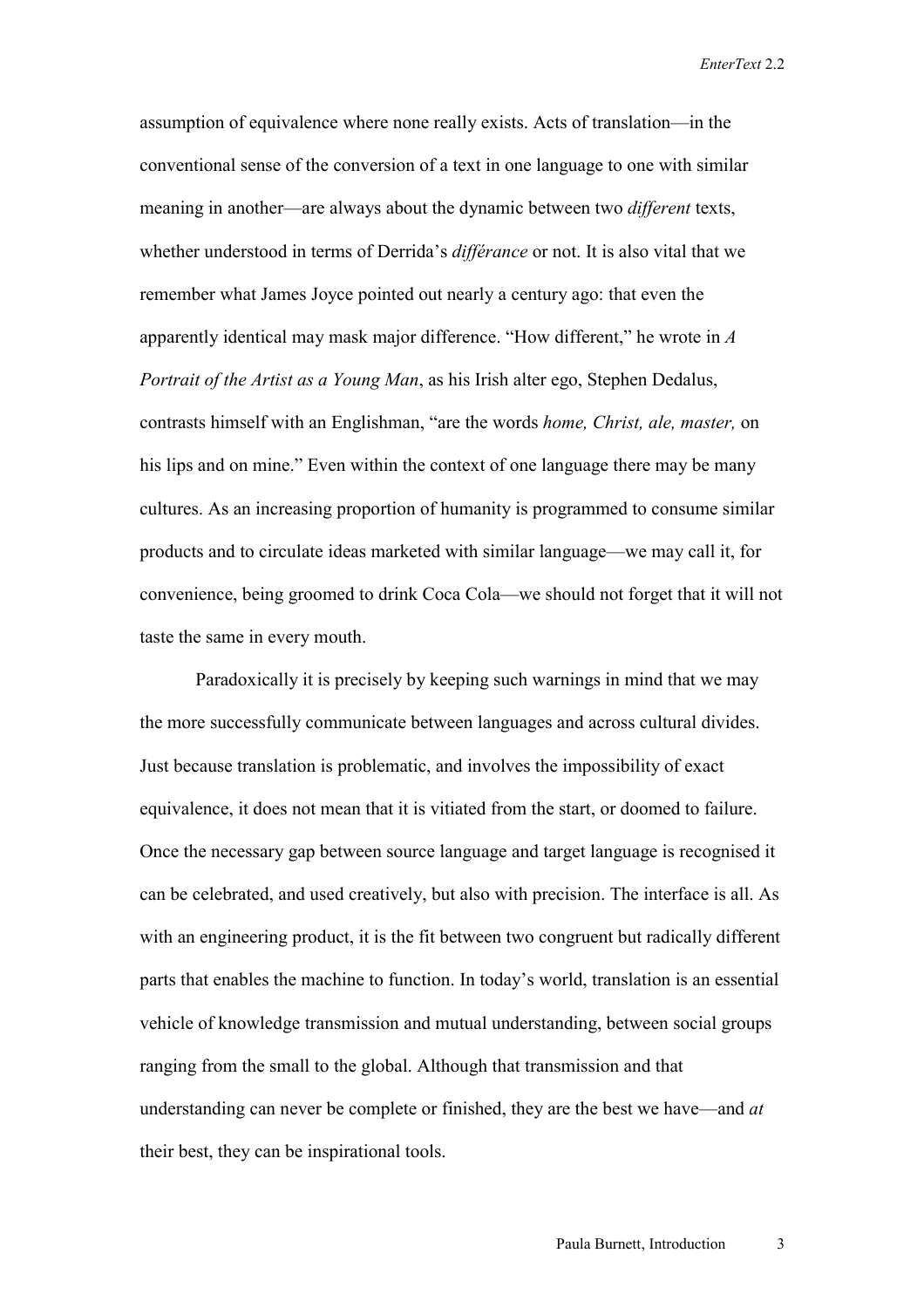This edition on the theme of "Translation, Transcreation" is in three parts. It opens with a group of selected conference papers on the theme of Postcolonial Translation. These are followed by some short pieces involving creative acts of translation, of a wide geographical and historical range. Finally a triple presentation about the languages of the Andes and Amazon introduces a project to promote interest in the regional cultures and languages of South America, particularly those of Peru.

 The bulk of the issue, then, is made up of selected papers from a conference held at Warwick University on 9 March 2002. Titled "Translating the Postcolonial" and hosted by the Centre for Translation and Comparative Cultural Studies, it provided a wide-ranging and stimulating forum for international translation scholars and postgraduate students to exchange ideas and discuss their research. We are pleased to represent both groups of conference participators: eminent academics and research students. Authors include one of the foremost academics in the field, Professor Edwin Gentzler of the University of Massachusetts at Amherst, where he is Director of the Translation Center, and the convenor of the conference John Gilmore, as well as Katia Mérine, who is working on her PhD at Warwick. As always, *EnterText* is delighted to publish fine work by research students, as well as that of recognised experts.

North America, of course, has come late to an identification with the term "postcolonial." Edwin Gentzler gives a stimulating assessment of the present state of translation studies in the Americas, in a wide-ranging essay which will be of interest to those new to the field as well as to the experts. He begins with an exposition of Lawrence Venuti's theory of "foreignizing" translation, set up against the traditional assumption that the objective of translation is that it should be an invisible practice, but finds this too polarised. He proceeds to investigate the ideas of French Canadian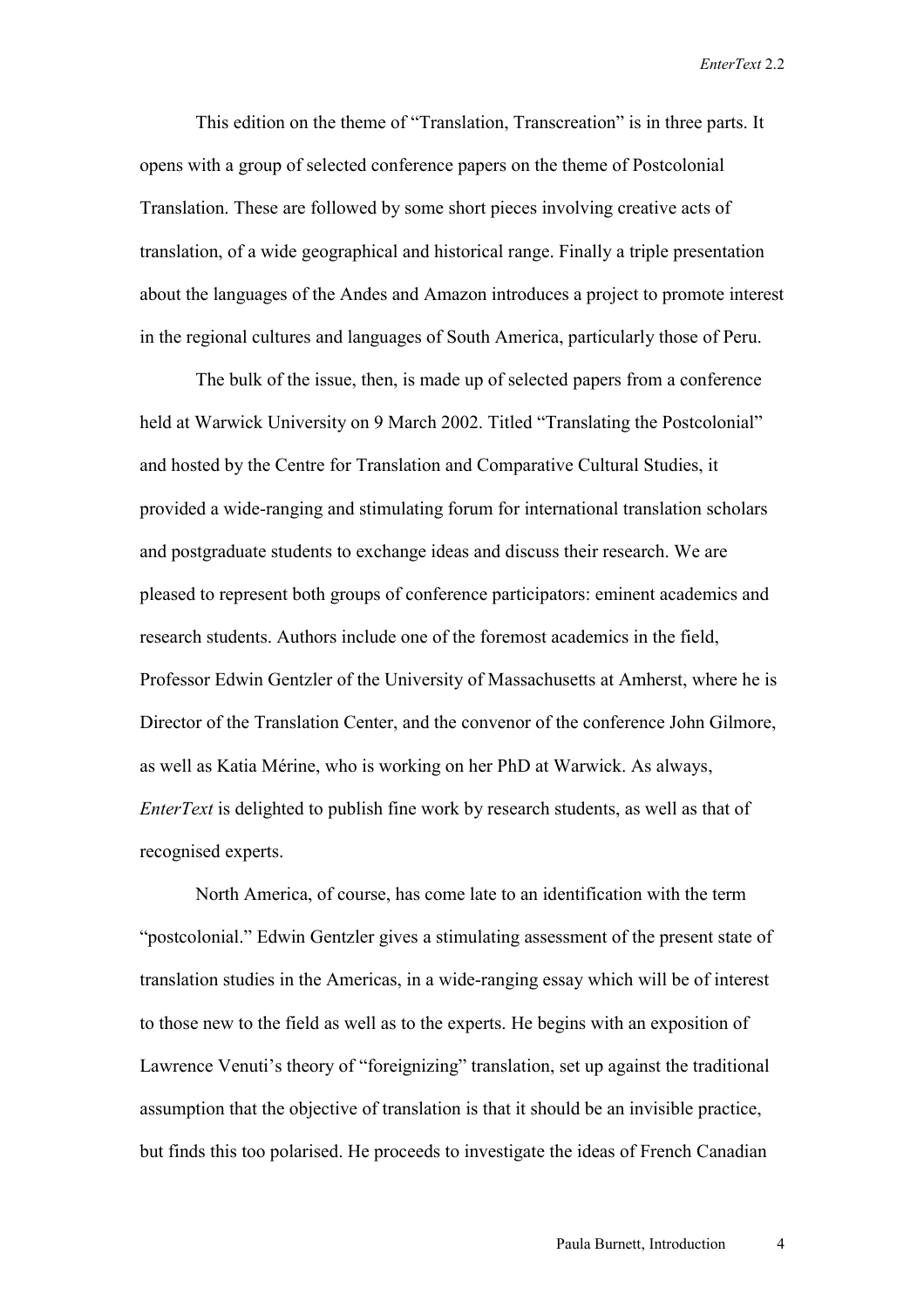feminist theorists, Nicole Brossard and Susanne de Lotbinière-Harwood, who "translate" some concepts from gender studies to apply them to the specifics of translation, and finally examines the idea of translation as "cannibalism," with the emphasis on creative appropriation, particularly as expounded by the de Campos brothers of Brazil. His conclusion is that the focus of the latter approach on "transcreation" is most promising of the theories because it remains open to possibilities. What is needed, at this early stage of such theorising, is, he argues, a willingness to experiment, and to accept diverse solutions.

 The two papers which follow both develop the American theme with a focus on the Caribbean. Nadia Lie, Professor at the Catholic University of Leuven (Louvain), Belgium, takes Retamar's famous essay *Calibán* as her key text, discussing the Cuban political context into which it emerged in 1971, and the ways in which its initial meanings have been adapted and sometimes distorted subsequently. She has some searching things to say about translation as it relates to the postcolonial field, and considers the possibility that artistic rewritings of canonical works, so central a strategy of postcolonial literatures, in which Shakespeare's *Tempest* has played a key role, might be included under the "translation" heading, broadly conceived. While positing that there is "much to learn from the scrupulous attention to material signifiers that translators display," she also raises the wider question of moral responsibility in translation—of a transformative ethic—with potentially profound and far-reaching resonance.

 A much older text from the francophone, as opposed to the hispanophone, Caribbean is the focus of Katia Mérine's paper. Discovered only in 1985, it is an extraordinary text, a Creole version of St. John's Gospel, written in the eighteenth century but in many ways prefiguring many of the contemporary debates about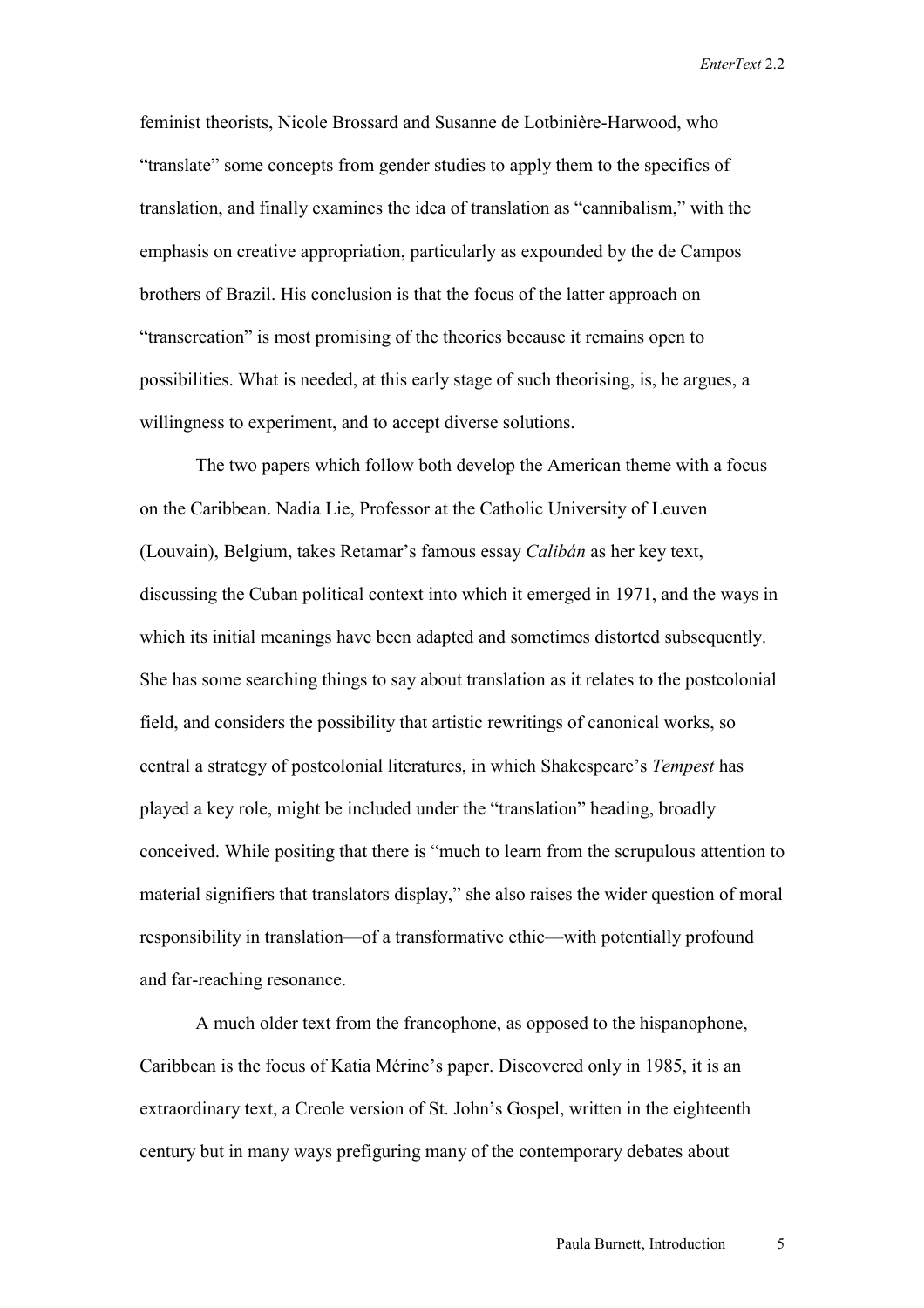aesthetics and language in the Caribbean. Presumably the creation of a French Jesuit, written for the purposes of evangelism, it is not only a treasure-house of language from a period from which relatively few written examples of the Antillean vernacular survive, it is also fascinating as an example of cultural transcreation. The author shows how the world of the slaves was brought into play in the retelling of the story of Christ's Passion, discusses the complex relation of *La Passion* to the colonial project of assimilation, and draws a telling parallel between the unknown translator's (or transcreator's) devising of a language his hearers would understand and the conceptualisation, in our time, of a Martiniquan Creole aesthetic.

 John Gilmore's article also relates to the peak of European empire in the eighteenth century, and the transatlantic slavery which sustained it, but in addition it traces links much further back. Through the trope of the parrot—so central to the metaphorisation of linguistic subservience—he examines the way eighteenth-century English poets (writing in Latin or English) drew on Latin models, in Pliny, Ovid and Statius. In the genre, the suitor presents himself poetically making a gift of a parrot to his beloved, with wry reference to the bird's imperfect use of language. As the author reminds us, it is an established part of the classical foundation of the tradition to hint that eloquence in the subordinate implies insubordination and must be curbed. It is not hard to see a gender politics in the application of the trope. However, when the politics of race are inserted into the eighteenth-century manifestations of the genre, a new edge emerges. The focus turns to the place of Francis Williams, an eighteenthcentury black Jamaican whose father had been a slave, famous as the author of a Latin ode welcoming a new Governor to Jamaica. Although, understandably, he did not deploy the parrot trope, others used it disparagingly of him, notably as eminent a person as the Scottish philosopher David Hume. As the essay shows, the precise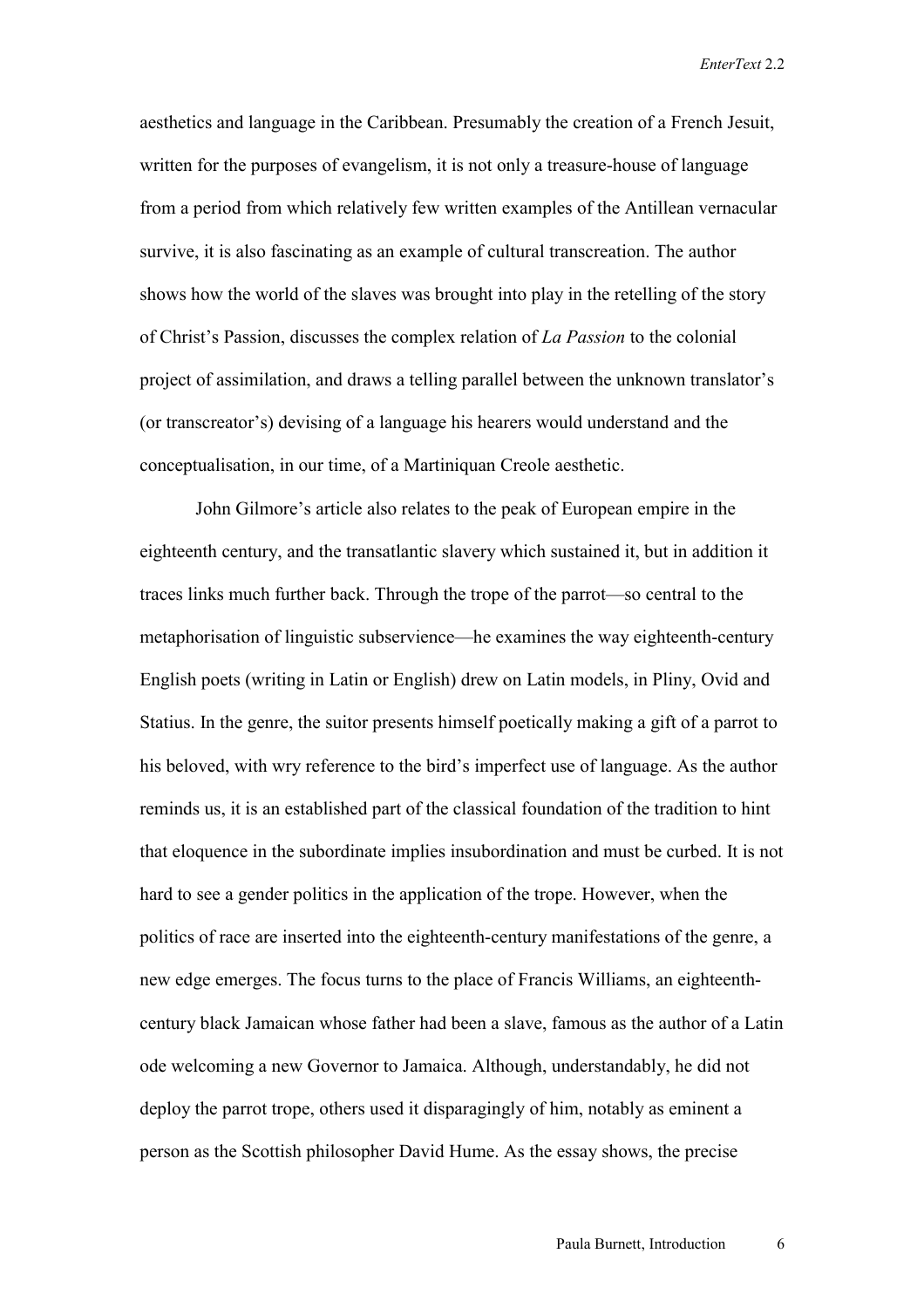textual comparisons are compelling, and damning. Full texts of the some of the works discussed are appended, including a translation from Latin into the idiom of eighteenth-century poetry in English by John Gilmore himself.

 A colonial and postcolonial history closer to the here and now is the target of Aidan O'Malley's article. He begins with acknowledging the controversy over terminology: the use of the blanket term "postcolonial" is sometimes regarded as erasing difference and promoting false assumptions about the specificities of the history and culture of Ireland. The most famous play of the Irish playwright Brian Friel is undoubtedly *Translations*, but while that text from 1980 is touched on, the principal focus of discussion is his subsequent drama *The Communication Cord*, a 1982 response to its predecessor which has received relatively little critical attention. The paper argues that the later play takes the earlier one's exploration of colonial acts of translation and translates its concerns into the postcolonial. This relates to the house which is the central figure of the play—a metaphor for language—a house which is read as "a piously translated construction" which, "in producing an effect of authenticity, would seek to deny its status as a translation." With reference to Heidegger, the collapse of this house is regarded as a necessary stage towards the construction of a more robust "postcolonial home" conceived in terms of language. The play is seen as positing a counter-hegemonic postcolonial strategy involving ambivalent and conflicting dynamics. It returns us to the unpredictability of language, a fitting place, perhaps, for such an arc of diverse papers to come to rest. The field of postcolonial studies is itself a site of transitions and the analysis of transitions, including translation and transcreation. As Nadia Lie suggests, postcolonialism itself seems to have become a language into which one can translate and which can fulfil specific rhetorical functions.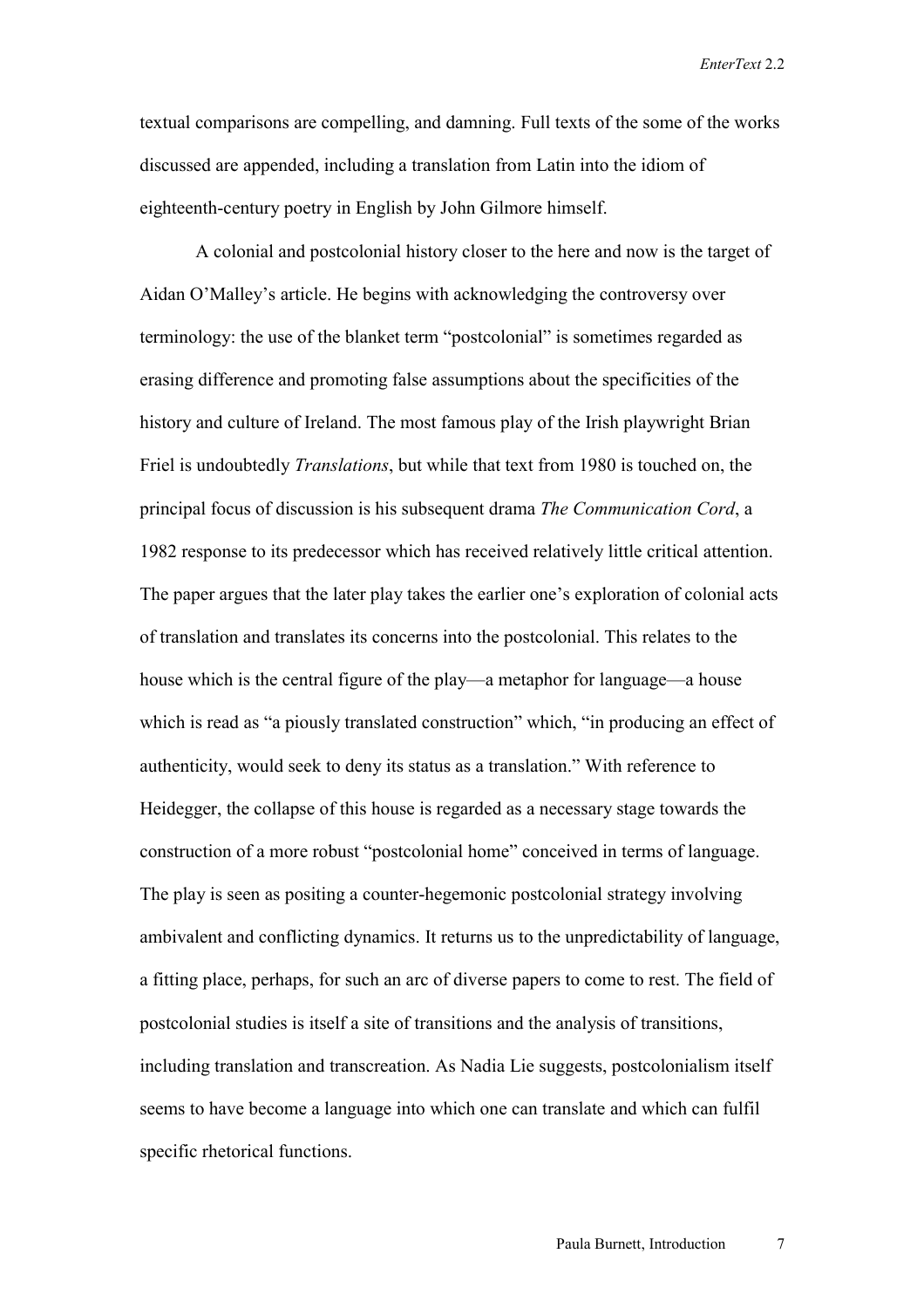The group of creative pieces involving translation, or transcreations, opens with a poem in Polish by the Nobel prize-winning poet Wisława Szymborska. It is published with a translation into English by Piotr Kuhiwczak and Susan Bassnett, who, of course, is well-known in the field of translation studies and as Pro-Vice Chancellor of the University of Warwick was closely involved with the conference. The poem reminds us that there is no such thing as the apolitical, and refers to the famous controversy over the shape of a Central American conference table to which Edwin Gentzler's paper makes an opening reference. This is followed by two short pieces containing translations, but also with reflections on the act of translation, by J. Gill Holland. He presents some of the writings of the Norwegian painter Edvard Munch, translated into English (one with its Norwegian original), and discusses the choices a translator has to make. Ancient Chinese literature is the topic of his other piece. He translates a poem by T'ao Ch'ien (T'ao yuan-ming), who lived from 365- 427CE, and comments on the useful lessons which can be learnt by today's anglophone creative writing students from such a seemingly remote but beautiful tradition. The third contributor to this group of creative pieces is Catherine Daly, who presents some of the work of the extraordinary medieval mystic Marguerite Porette, in free poetic adaptation, itself a different kind of translation. Porette of Hainault, as she was also known, was burned at the stake in 1310 for her refusal to succumb to what we might today call the church's gagging orders.

Following this, the Welsh-language poet Twm Morys introduces to Englishspeaking readers in a short essay the Welsh tradition of strict-metre poetry, *Cerdd Dafod* ("Tongue Craft"), derived from the middle ages but still in active use today. It is the tradition in which he chooses to work. However, since he gives here Englishlanguage exemplars of the alliterative and syllabic forms he is explaining, this too will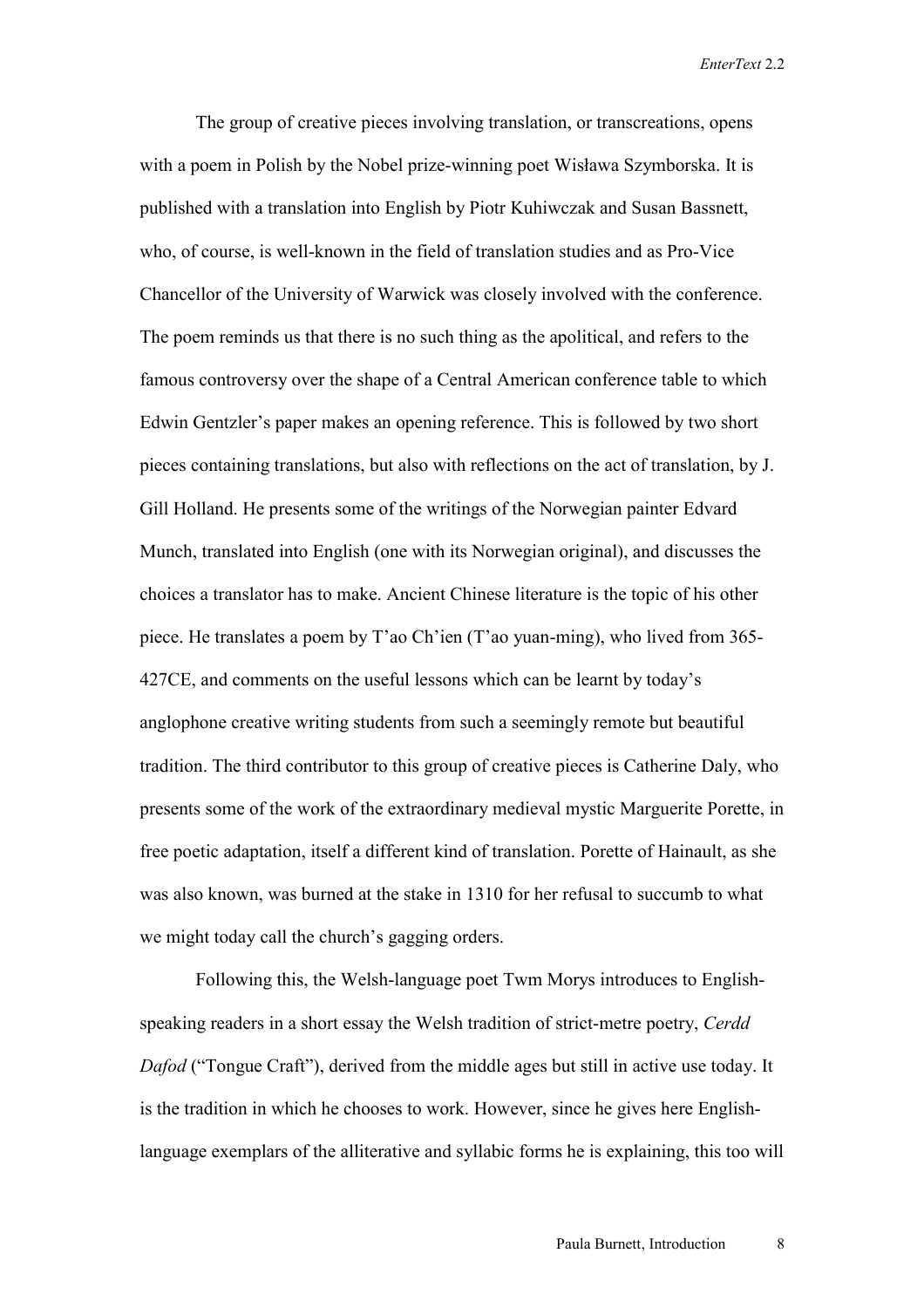be of great interest to anglophone creative writers. It might have been thought that a metrical tradition of such precision which was devised for the specifics of Welsh would not be "translatable" to another language, but the beautiful poem illustrating its music in English amply proves this wrong. We are particularly pleased to publish Twm Morys now, as just a few days ago he was crowned Bard at the Eisteddfod in Wales, and it gives us an opportunity to offer him our hearty congratulations: *llongyfarchiadau!*

 Another ancient strict-metre poetic tradition still in vigorous use is the parallel subject of the next short piece. Debjani Chatterjee introduces the ghazal, the lyric form derived from Arabic tradition and particularly associated with Urdu, though today it is being used, as she points out, also in a number of other Indic languages, as well as Arabic, and new poems are being written and performed—and they are typically written *for* performance—wherever inheritors and enthusiasts of the tradition now live, including the UK. It is a reminder that the adaptation of specific aesthetic forms to different times and places, and the adoption of forms originating in one language into another, are also kinds of translation.

Finally, an unusual group of papers rounds off this edition. They echo Edwin Gentzler's starting point in an awareness of the politics of language practice in the Americas, and of the indigenous or regional languages of the Americas, and are of particular interest because they address the question of global communities and cultural transition as it impacts on language, with a special focus on endangered languages. Also, they do so in a new idiom, and with a particular rationale for internet publication. They focus on the role the international South American community particularly that of Peru—can play in promoting the survival of the region's languages. The idea is that by being published online educational materials can be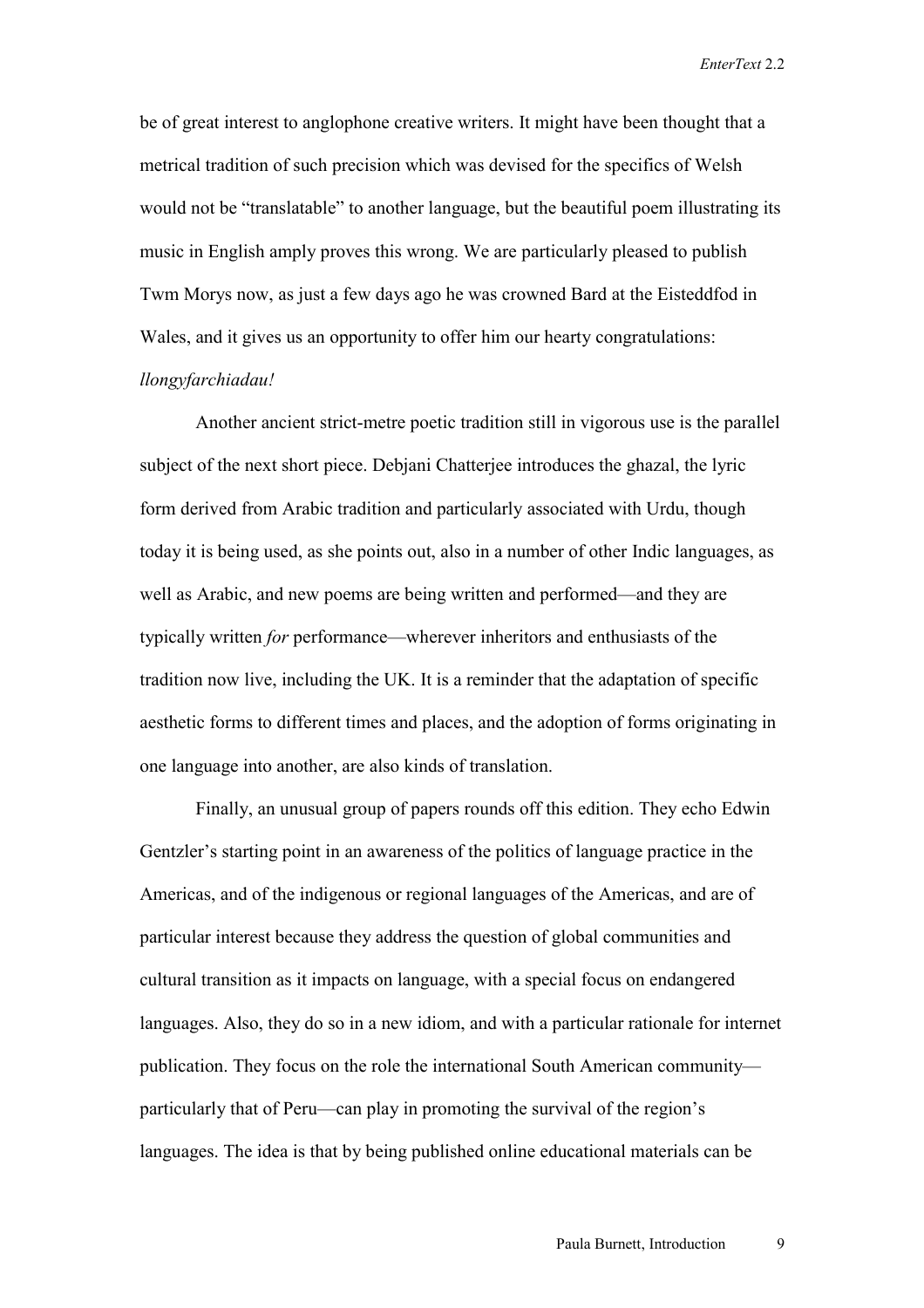shared and passed on, to help keep marginalised cultures alive, whether in ancestral communities or global diasporas. Paul Goulder, who is co-ordinator of PROANDE, an educational programme for the Andes, introduces edited transcripts of two talks given in Paris and London, one by César Itier, renowned scholar of Quechua, and the second by himself. He has also translated César Itier's talk, which was delivered in Spanish, into English (the first time *EnterText* has published an academic article in translation). The first of the three-part address to the theme of "Languages of the Americas" is Paul Goulder's introduction to the idea of the "iterative relay" or *relevo iterativo* as a means of disseminating educational materials and promoting interest and discussion across scattered diasporas. The metaphor of handing on the baton, as in a relay race, is central to the idea of cumulative transfer of knowledge, as each new contributor carries forward the work already initiated. This is followed by a translation of César Itier's lecture giving an exposition of the history and current position of Quechua and Aymara, the main Andean language-families. The group of articles, and the issue of *EnterText,* are concluded by an edited transcription of Paul Goulder's own illustrated lecture introducing the Andean and Amazonian languages of Peru, in the context of some reflections on the wider question of how to keep regional languages alive in the face of unrelenting pressure for their decline. Ironically, recent history has produced the greatest absolute numbers of Quechua speakers known to history, because of the high birthrate. This apparent buoyancy may, however, prove a very easily burst bubble, as, even in one generation, the *proportion* of the population speaking Quechua has already suffered a catastrophic decline. Educational and other measures, particularly those involving diasporas, are evidently urgently needed if this wealth of languages (and Peru has, in global terms, an extraordinary number of languages within its chief language-families) is not to be